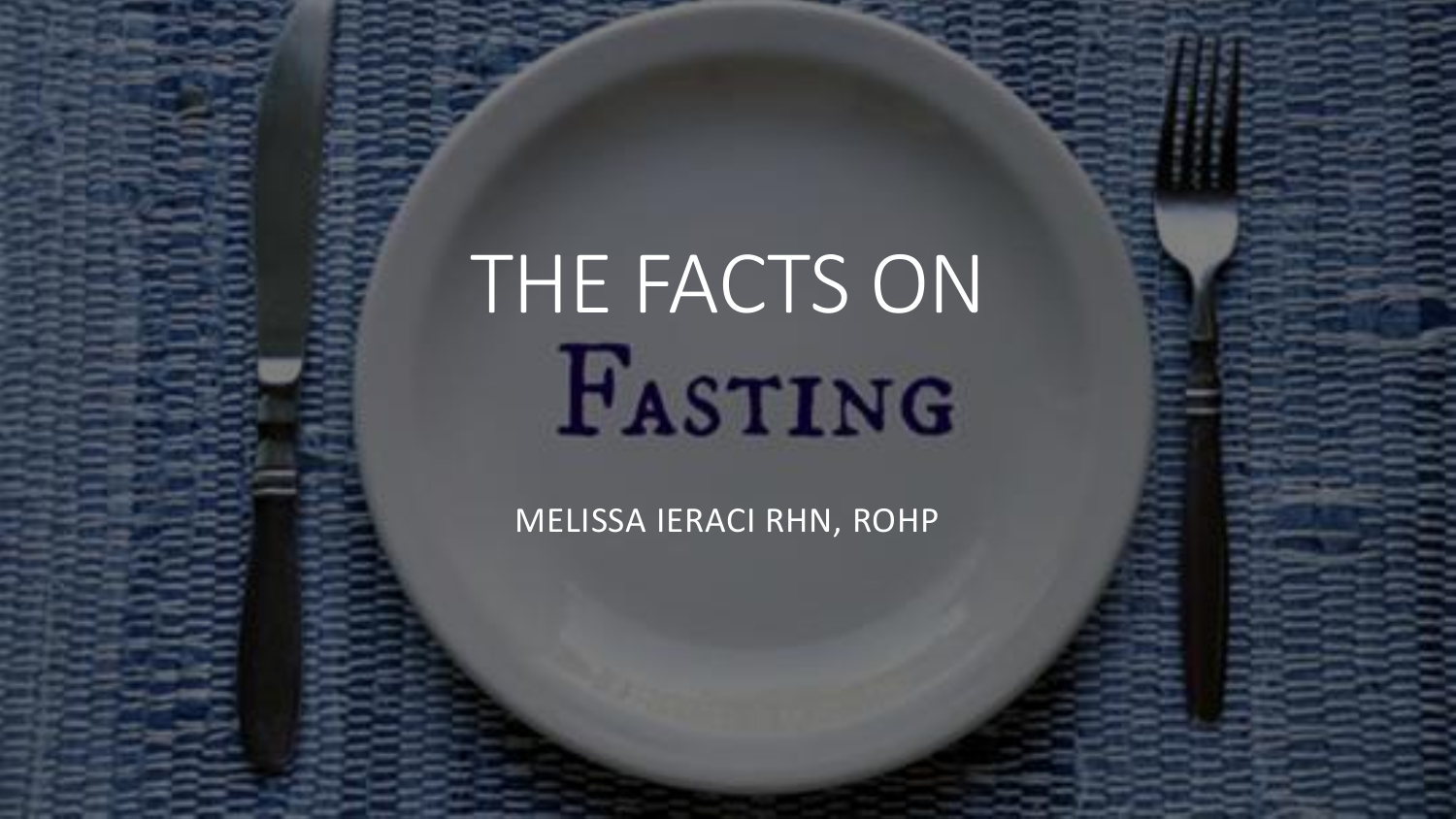#### **OBJECTIVES**

- TYPES OF FAST
- WHAT HAPPENS IN THE BODY
- WHO CAN BENEFIT
- HOW TO
- CONSIDERATIONS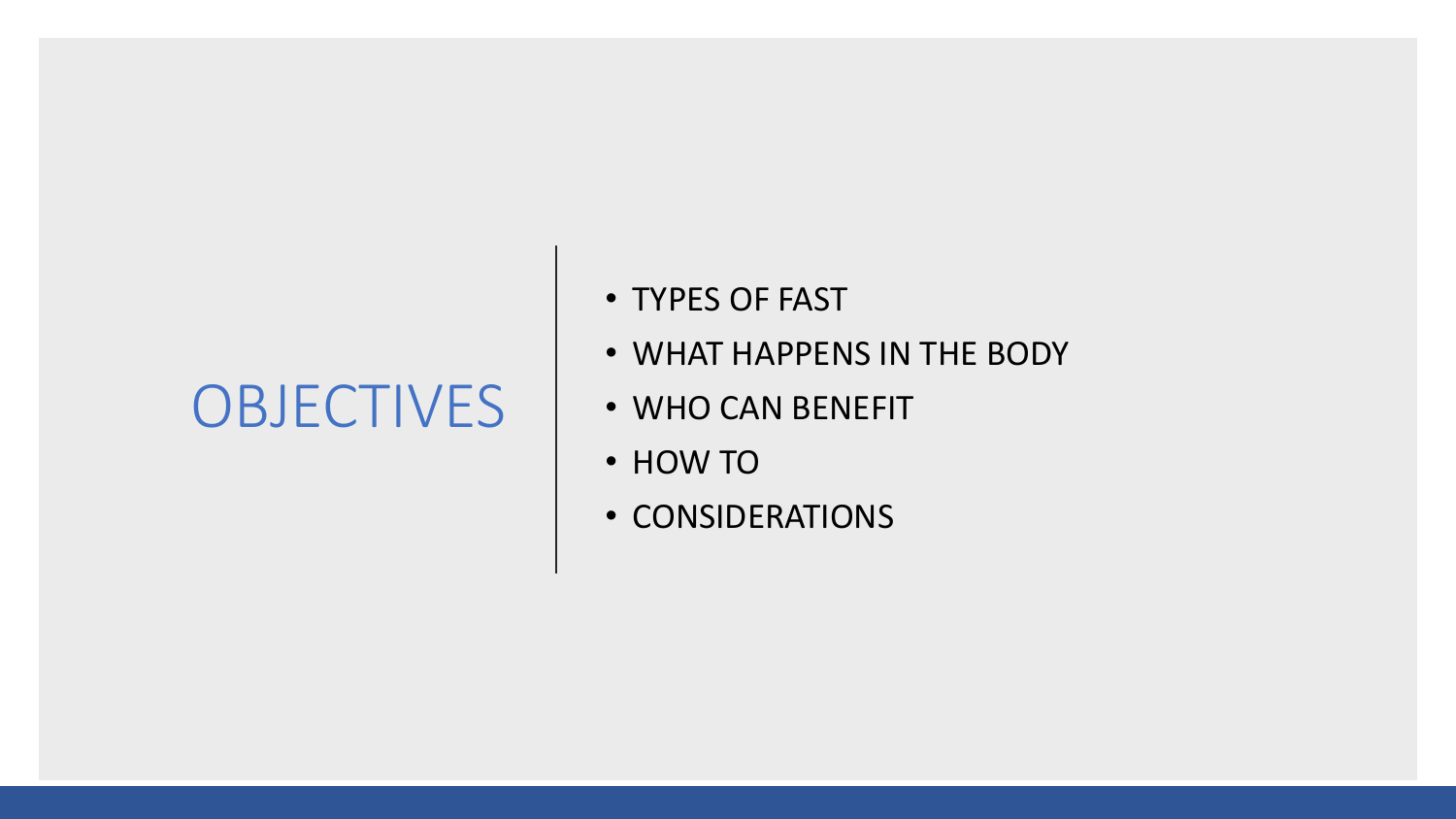## WHICH TYPE OF FAST IS BEST FOR YOU?

| <b>Time Restrictive Feeding &amp;</b><br><b>Intermittent Fasting</b> | <b>Fast Mimicking Diet</b>                                                                   | <b>Water Fasts</b>          |
|----------------------------------------------------------------------|----------------------------------------------------------------------------------------------|-----------------------------|
| 16hr fast/8hr feed<br>12hr fast<br>8 hour eating window              | 3-5 days low calorie days (500-600<br>calories)                                              | 24+ hr done less frequently |
| Eat normally after fast and on non<br>fasting days                   | Eat normally on non fasting days,<br>during low calorie days protein is<br>low, moderate fat | Water                       |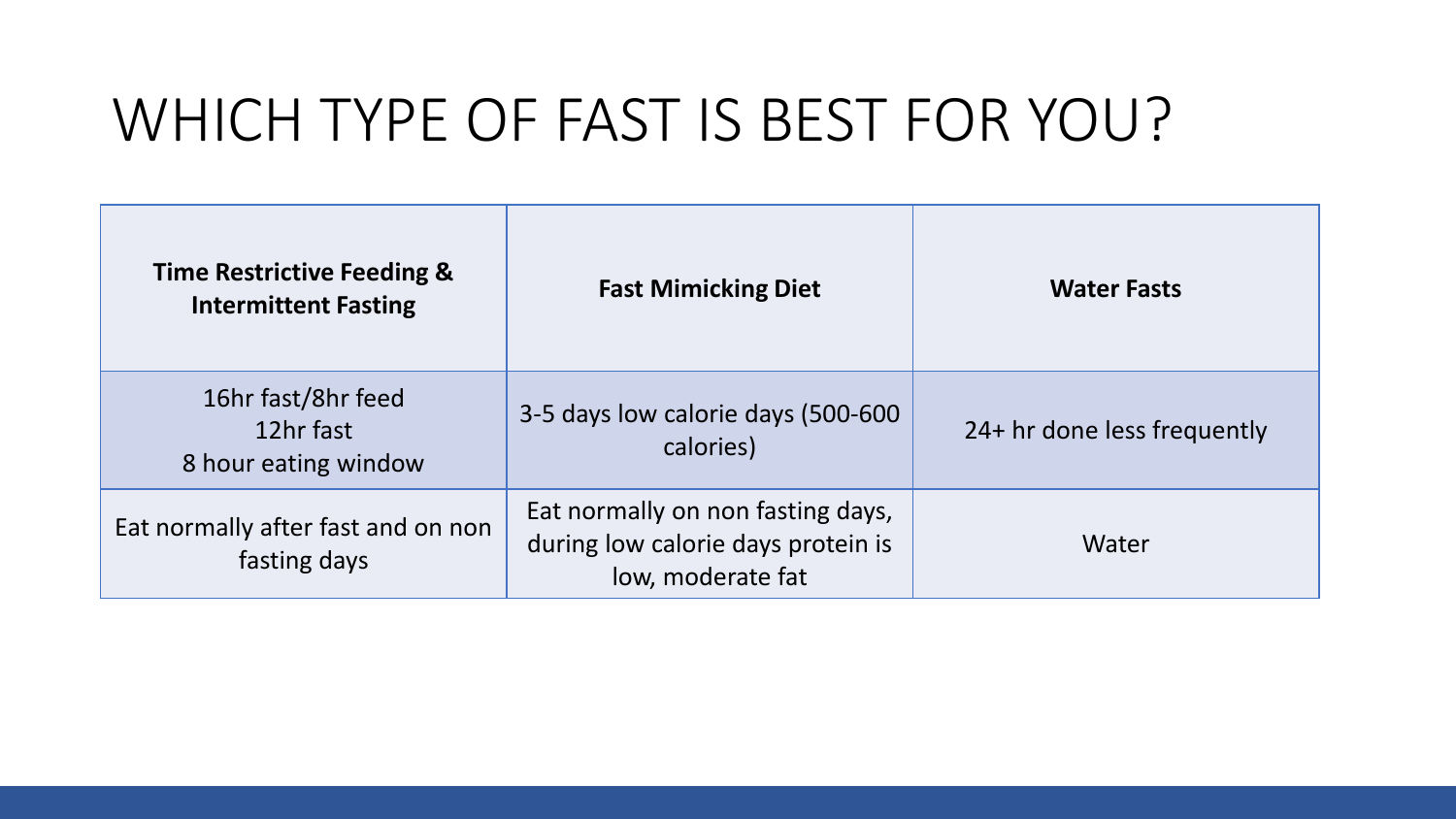## WHAT HAPPENS WHEN YOU FAST

- Glycogen (muscle sugar) is burned
- Insulin (Fat Storage Hormone) lowers
- Epinephrine (Adrenaline) increases
- Metabolic Rate Increases
- Stored fat is used as fuel for body and brain
- Digestive System rests
- Cells do "Spring Cleaning"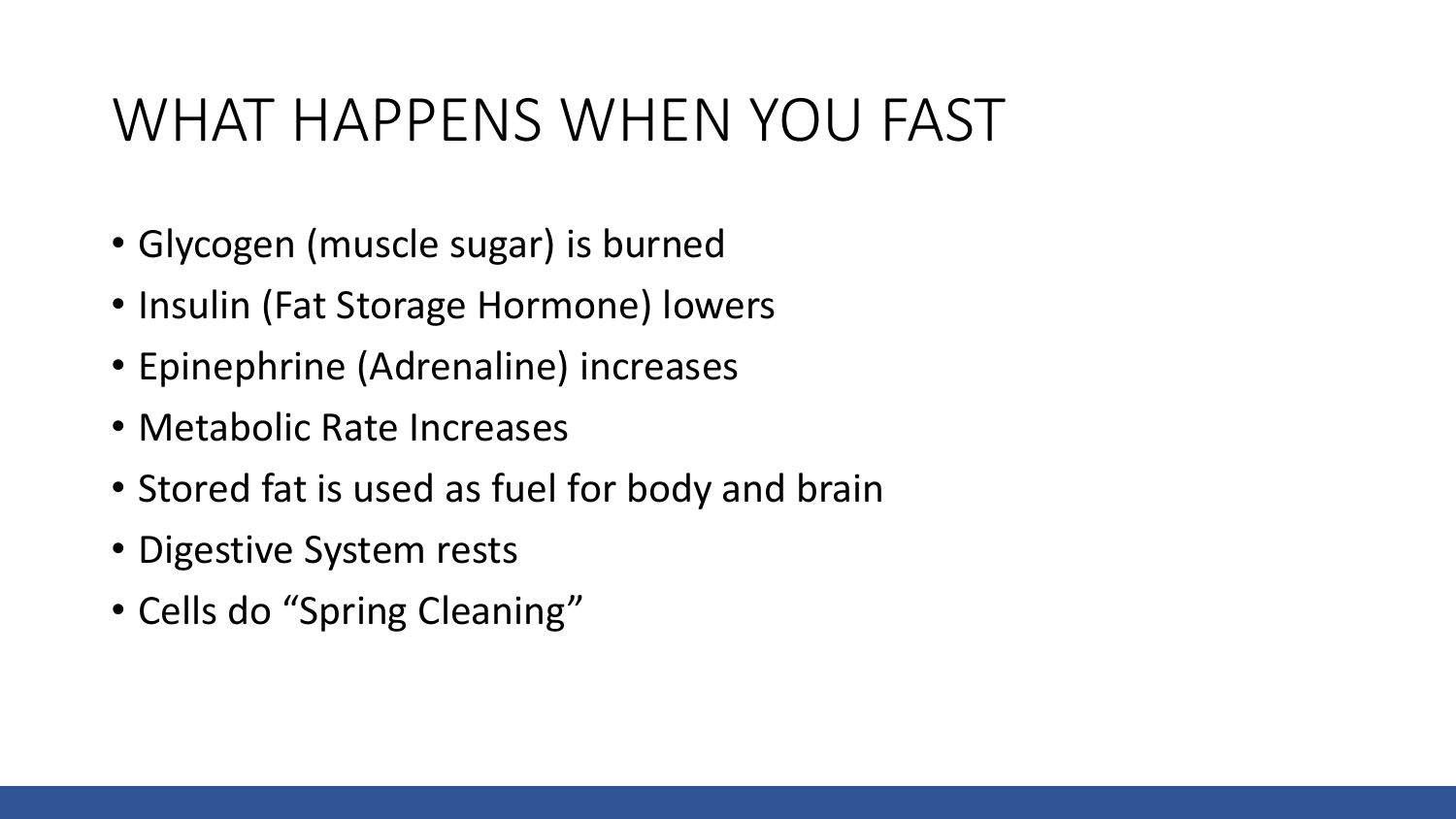#### WHY WE Fast

- Controls seizures
- Rest for digestive system
- Cellular detox
- Increases mental clarity, focus, brain performance
- Fat loss
- Longevity (live longer!)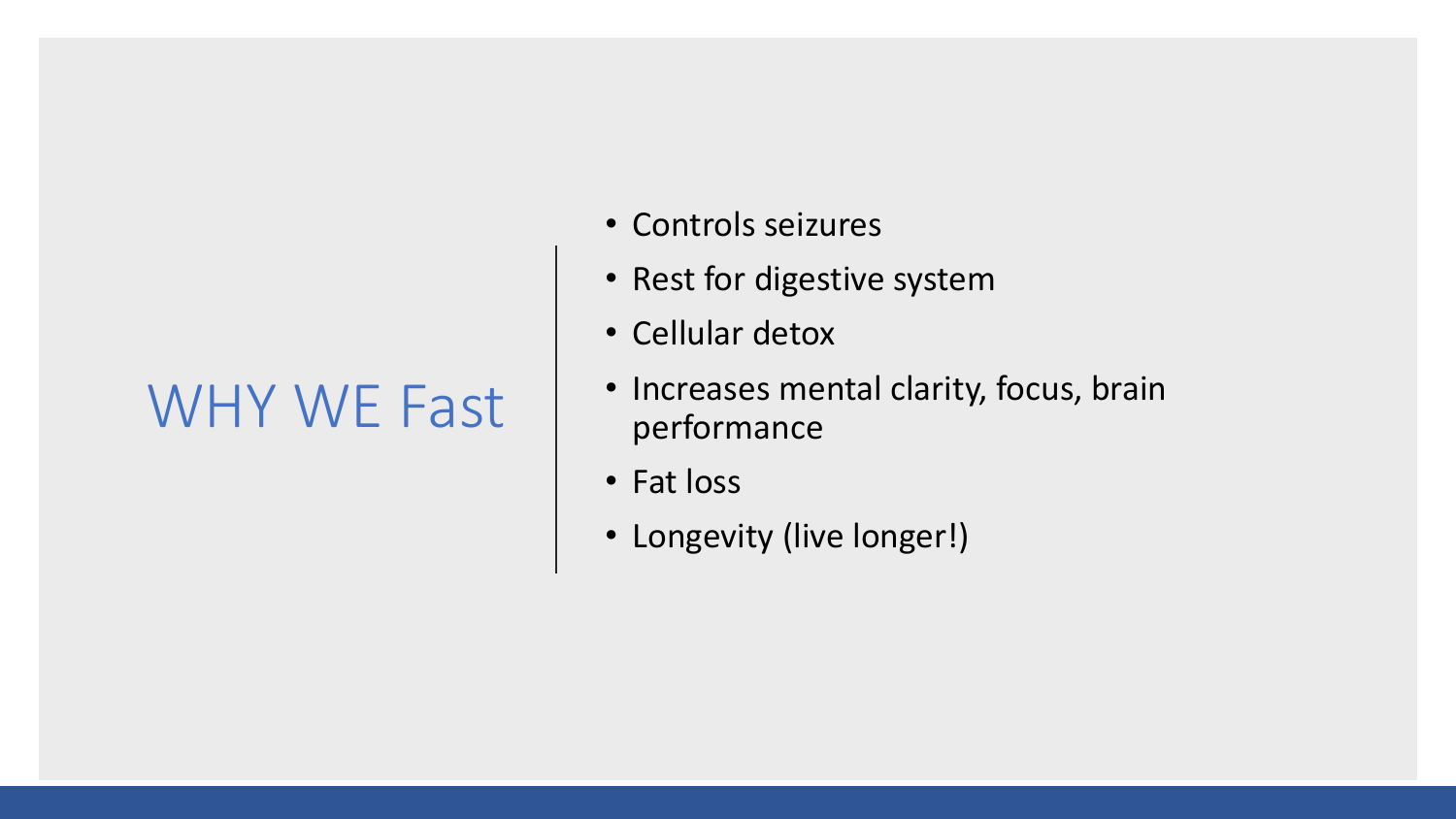#### FASTING VS LOW CALORIE

- Controlled
- Hormesis (good stress that produces positive benefits for the body)
- Boosts metabolism
- Erratic
- Can put stress on the body that negatively effects hormone balance
- Slows metabolism
- Increases fat storage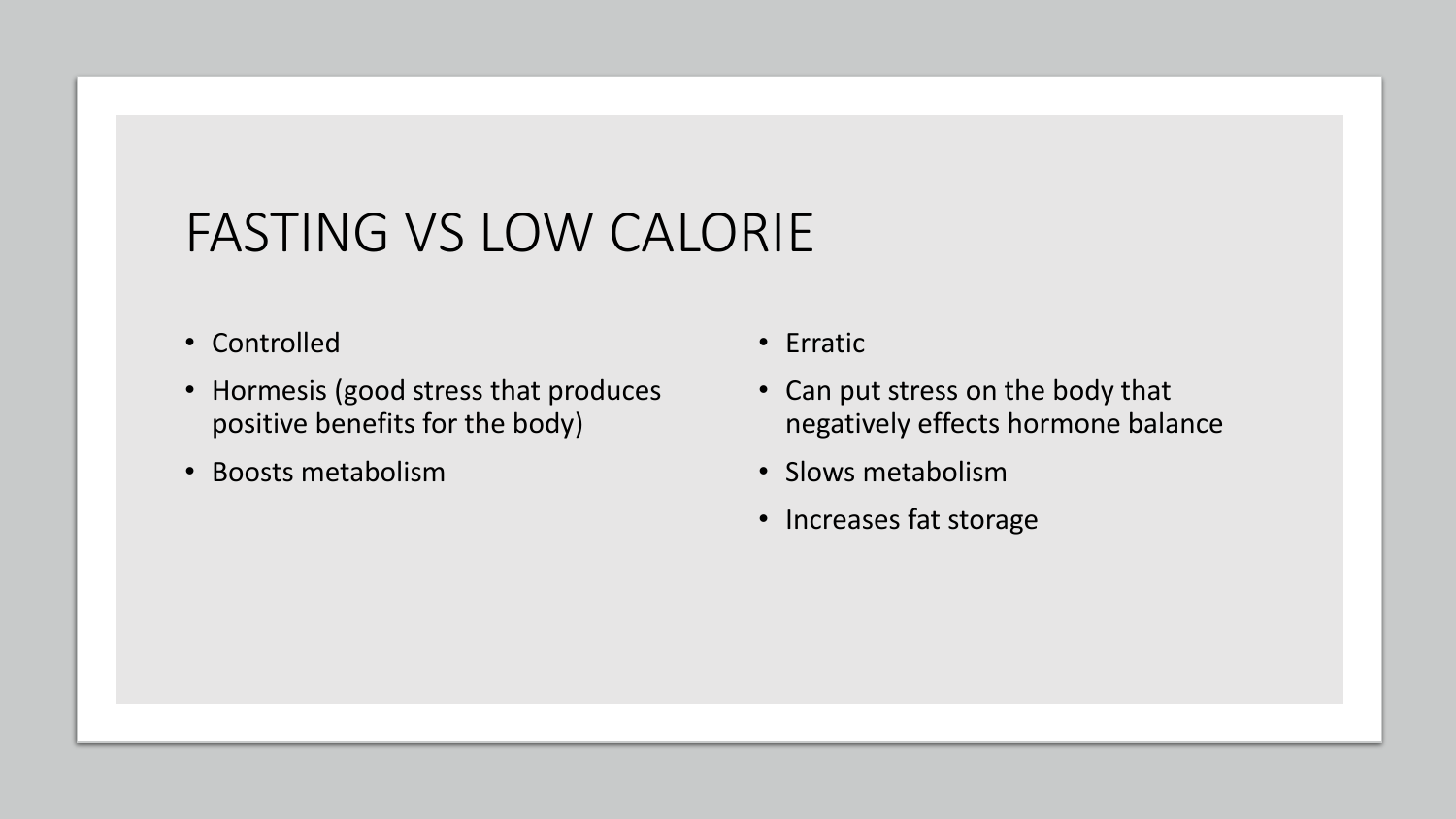### OTHER CONSIDERATIONS

- Persons with a menstrual cycle
- Fighting through a fast when you are hungry
- Over fasting
- Under eating during fasting window
- Circadian rhythm fasting vs skipping breakfast
- Remember, EVERYONES OPTIMAL FASTING SCHEDULE IS DIFFERENT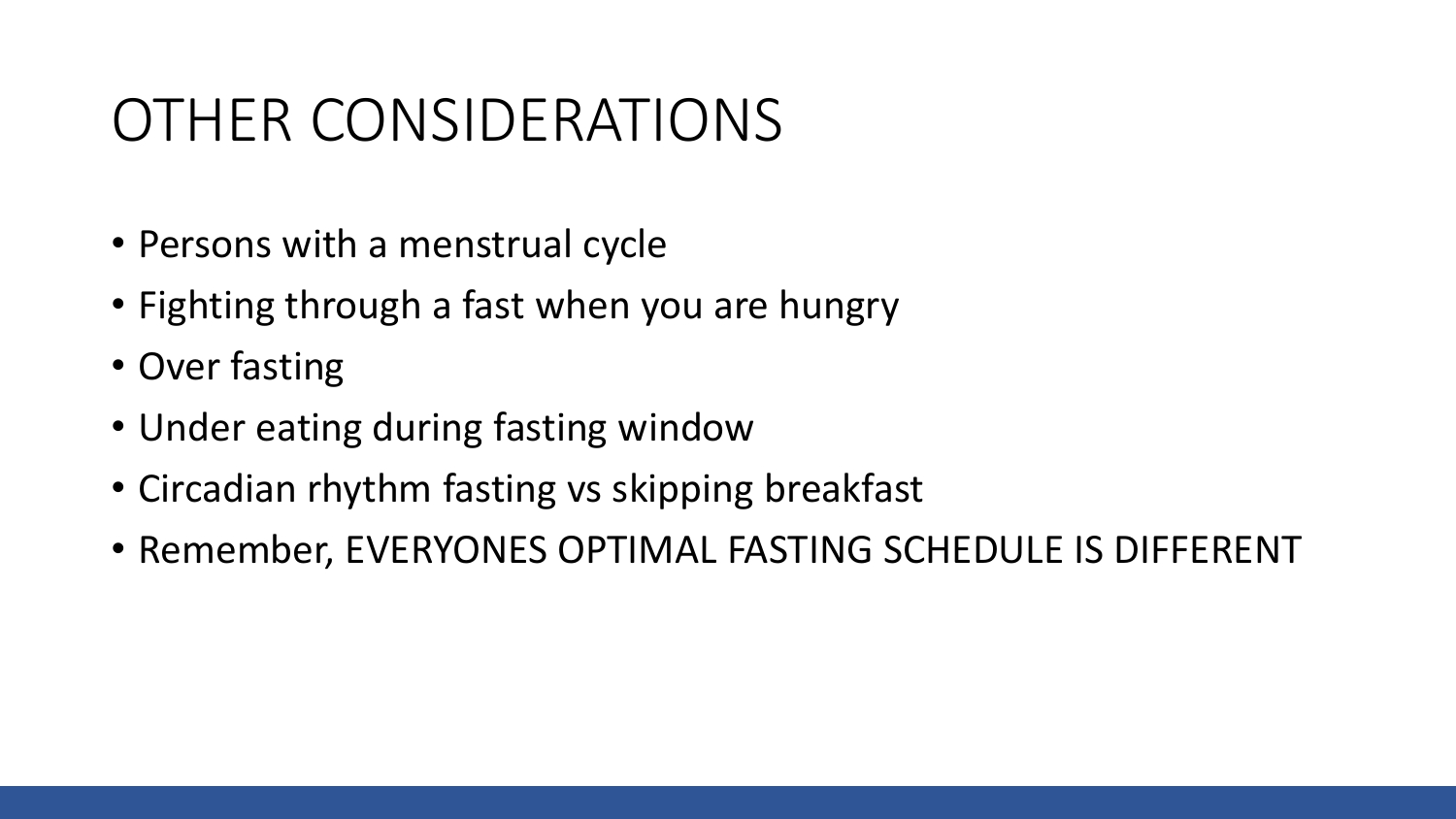## HOW TO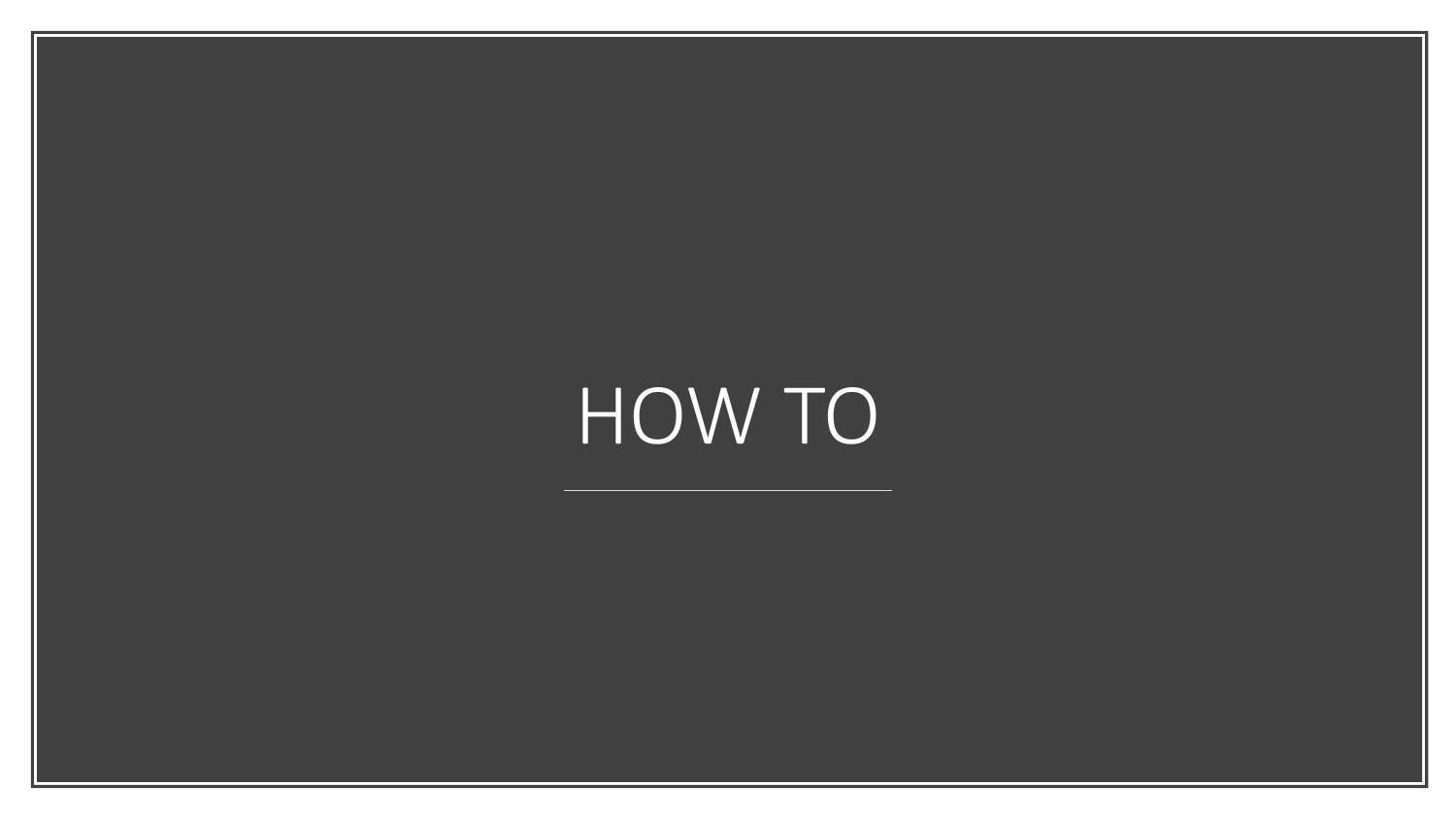#### FASTING

Black coffee, tea, water, sparkling water

MCT Oil? Exogenous ketones? Electrolytes?



#### **FEEDING**

Focus on protein, fat and vegetables